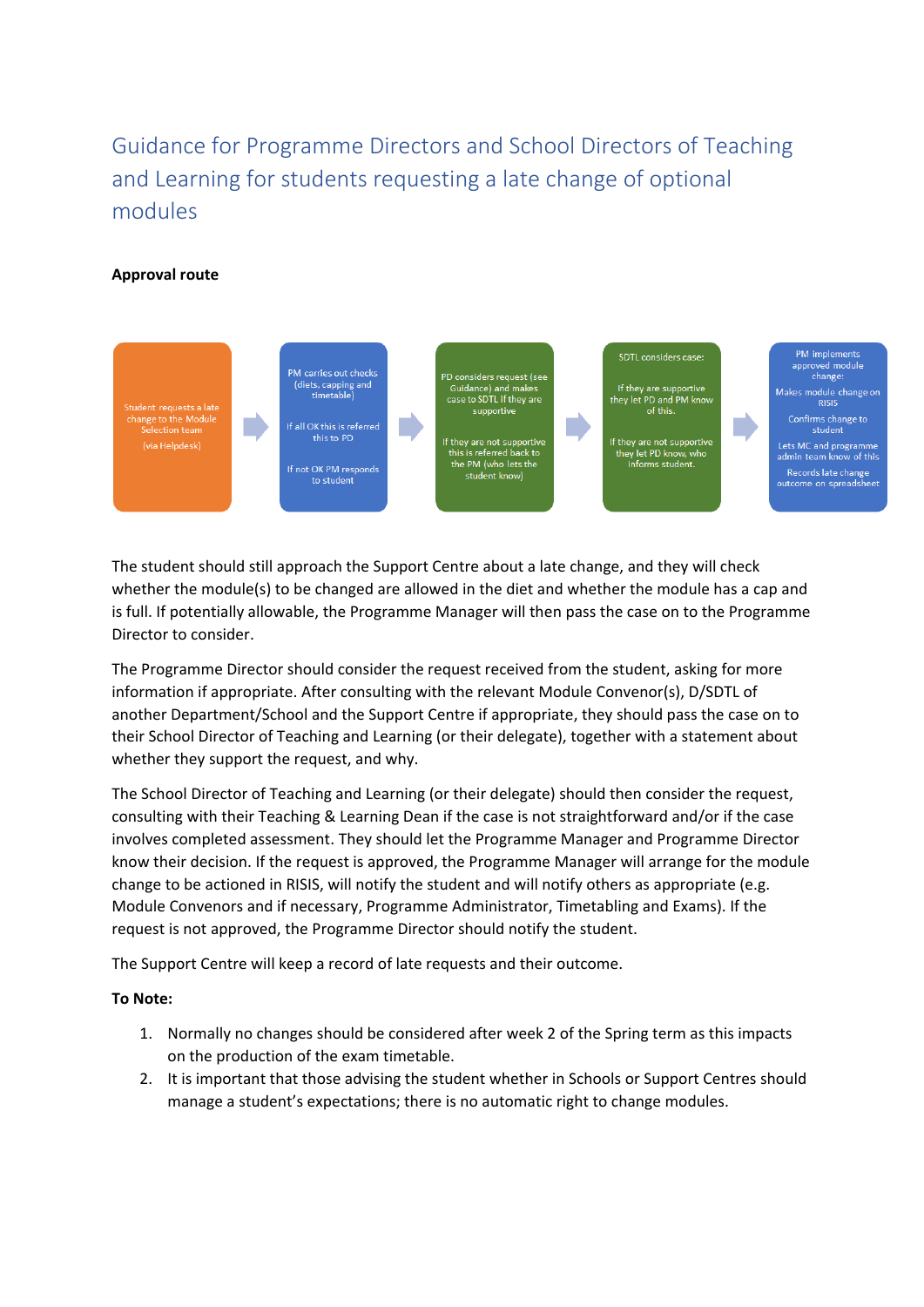#### **Programme Director Considerations**

When considering a student's request for a change of optional module after the Autumn term deadline, a Programme Director should consider the areas below before passing the request on to the School Director of Teaching & Learning (or their delegate) for the School that owns the student's programme:

- 1. Reason given by the student for wanting to change and how reasonable this is.
- 2. What term(s) the module relates to.
- 3. Assessment for the module to be dropped (amount completed and/or in-train).
- 4. The impact of the change on the balance of modules between terms.
- 5. Are either of the modules owned by another School/Department.
- 6. Does the student understand the change will be final.
- 7. Whether there is groupwork and/or seminar groups which may see other students impacted by a late change;
- 8. Whether the change involves catching up on missed teaching;

If a case is not straightforward, or if there are any concerns, the School Director of Teaching and Learning (or delegate) should discuss it with their Teaching & Learning Dean before making a decision.

## *What reason has the student given for wanting to change and is this reasonable?*

You should check why the student was not able to submit their request by the deadline, as well as finding out why they want to change now. The reasons given should be based on academic grounds (though may be based on extenuating personal circumstances, if relevant). For example, it may be reasonable to want to change a module late where it has only just become clear that another module will benefit the student in terms of their dissertation, placement or future career or study plans, such as when a module is pre-requisite for others. It may also be reasonable to want to change a module late where a student has realised after the deadline that the module is too challenging for them, despite their efforts to engage with the module so far. This realisation may be as a result of receiving poor marks in an assignment that the student has nevertheless tried their best in. You may wish to look for evidence that student performance in the Autumn module is significantly out of line with their typical attainment (i.e. is there a real risk that the degree outcome will be distorted), and consider whether the module is in a discipline area that is not closely related to their subject. It is not reasonable to want to change a module late simply because a student has not engaged with a module, and normally requests should not be granted if there is evidence of nonengagement with the module. In such cases, the student may need a study plan instead, and you should liaise with the School/Departmental Director of Academic Tutoring about support for the student.

## *What term(s) do the modules relate to?*

Usually a late module request received prior to the week 2 deadline in Spring term will relate only to changing an Autumn or Autumn/Spring(/Summer) term module for a Spring(/Summer) or Summer term module only, given that the student has missed more than three weeks of teaching in the Autumn term. In exceptional circumstances only, a request can be made to the School Director of Teaching and Learning for a late change from an Autumn/Spring(/Summer) module to another Autumn/Spring(/Summer) module, where it is stated by the Module Convenor of the new module that the student would not have missed a significant amount of teaching, and where assessments have not been missed. (A late change to a module would not usually count as an extenuating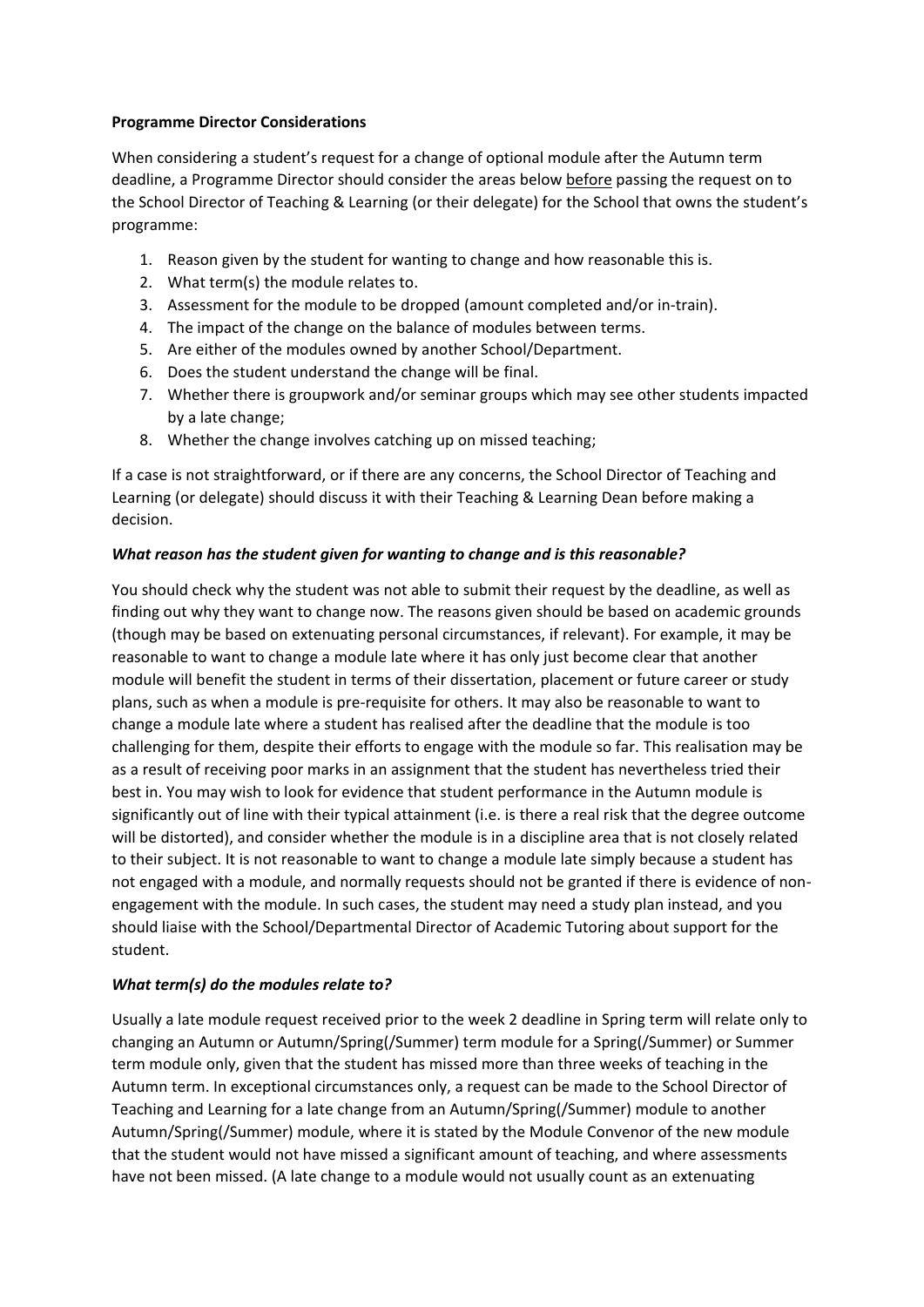circumstance.) In such cases you will need to check that the student will have sufficient time to catch up on the missed teaching (this may be easier if the two modules have some overlap).

## *Has the student completed any assessment for the module they are asking to drop?*

If the request to change modules is granted, then the assessment marks for the previous module will be deleted from RISIS and may not be recoverable. If a student has completed a significant amount of the assessment for a module already, it may not be appropriate to consider a late change (bearing in mind fairness to other students who are taking modules that have most of the assessment occurring later in the academic year). In cases where assessment marks have already been returned to a student, the School Director of Teaching and Learning (or delegate) should consult their Teaching & Learning Dean before making a decision. Although completion of assessment is not in itself a reason for rejecting a request, a level of consistency in considering how much assessment can be waived is needed, to maintain fairness to all.

## *Is the student currently completing any assessment for the module they are asking to drop?*

Where the module that a student is asking to drop has coursework, you will need to check with the Module Convenor whether there is groupwork that is currently being completed or whether groups have been chosen/assigned already, and consider in detail the impact on other students of allowing the student to change modules.

## *What will be the impact of the change on the balance of module credits between terms?*

You should check how the change will affect the balance of modules between terms, and whether the student is fully aware of the impact of this.

## *Are either of the modules owned by another School / Department?*

If the modules that a student wants to drop or pick up late are owned by your department, then you should have easy access to full details about them, including assessment and likely impact on the learning of other students due to the change, e.g. a changing seminar group. But where one or more of the modules is owned by another department or school, then you should consult first with the Module Convenor, and Departmental/School Director of Teaching and Learning for the other School, to seek their comments about the requested change.

## *Does the student recognise that the change made will be final?*

If a late change is accepted, the student will not be able to change back at a later stage. If they are unhappy with their new module choice, they will only be able to change it in line with the usual deadlines. If there will be no further possible change of optional modules (e.g. because the student will now be taking all possible Spring term modules available on their diet) then you should check that they are aware of this.

## **School Director of Teaching & Learning sign off:**

The SDTL will consider the case made by the Programme Director and may liaise with other stakeholders (e.g. when module dropped or requested is owned by another school) where relevant.

- If the request is approved: email the Programme Manager asking them to implement the changes (with Programme Director in Cc).
- If the request is rejected: email the Programme Director asking them to notify the student (with Programme Manager in Cc).